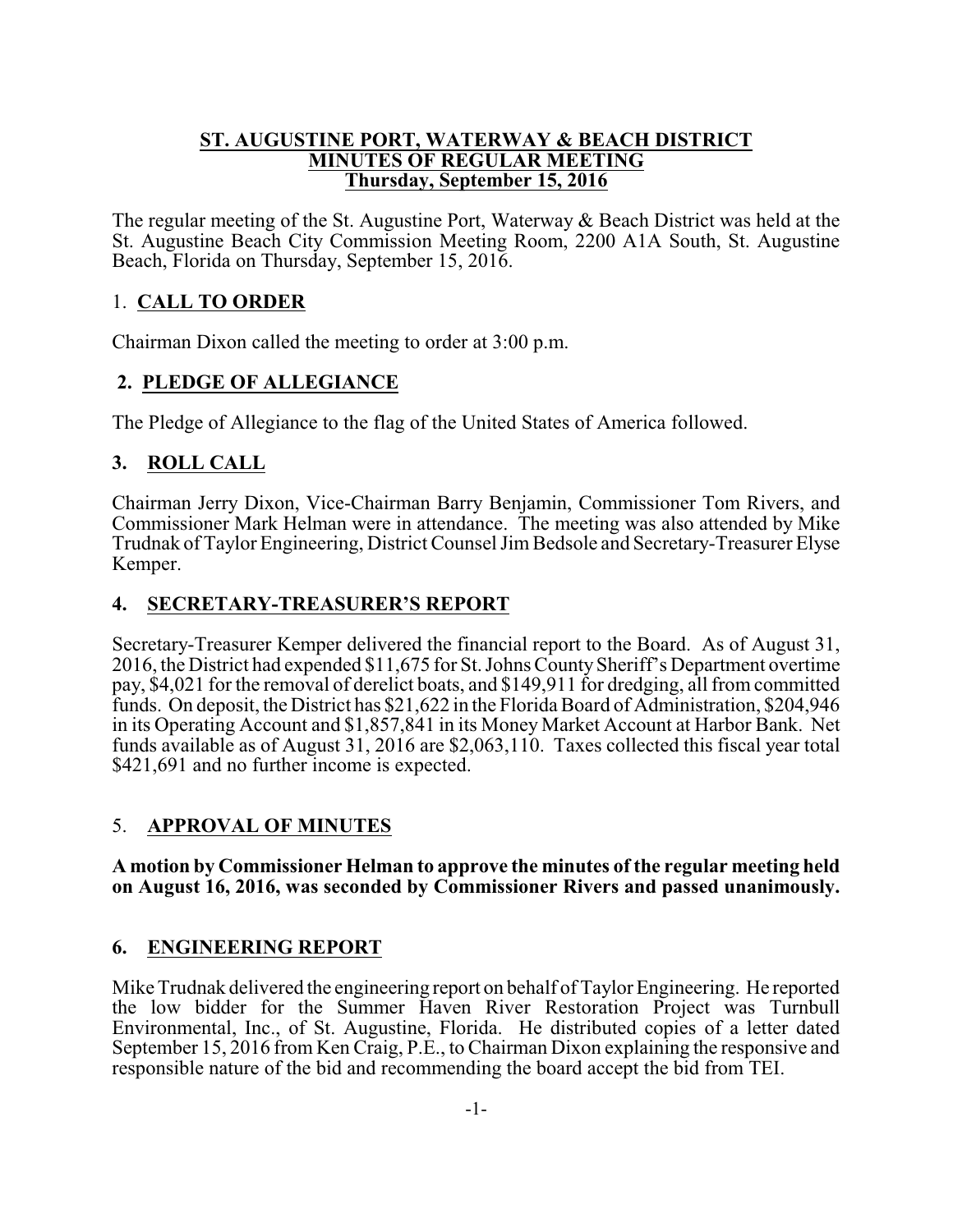#### **Chairman Dixon moved to accept the bid from Turnbull Environmental, Inc. for the Summer Haven River Restoration at \$2,146,750.00. The motion was seconded by Vice-Chairman Benjamin and passed unanimously.**

Mr. Trudnak then discussed the Temporary Construction Easement requested by St. Johns County to utilize certain lands adjacent to the Summer Haven River during the restoration project. He said the land is already part of a permanent easement given to the Army Corps of Engineers and the Florida Inland Navigation District for the purpose of dredge and fill operations in the Summer Haven area and that he and District Counsel Jim Bedsole had worked with county officials to draft the easement. He then requested the board approve the easement as part of the restoration project.

#### **A motion by Vice-Chairman Benjamin to approve the Temporary Construction Easement was seconded by Commissioner Rivers and passed unanimously.**

Mr. Trudnak also provided the board with a copy of the written overview of the previouslyapproved proposal byTaylor to increase the stated capacity of the dredge permits fromFDEP and USACE for work in the San Sebastian River and Salt Run. He also reported the replacement piling for the Number 4 marker in Salt Run has been set and the new sign will be mounted as soon as it is available.

A recent meeting took place between officials of St. Johns County and members of the South Ponte Vedra-Vilano Beach property owners in which the county agreed to assume permit sponsorship for the north beach renourishment project. Chairman Dixon commented the meeting was very positive and will probably result in an official Board of County Commissioners vote to assume sponsorship of the permit sometime in the very near future.

# 7. **OLD BUSINESS** : NONE

# **8. NEW BUSINESS:** NONE

# 9. **PUBLIC COMMENT:**

Corporal Jeff Truncellito appeared for the St. Augustine Police and explained he is the City's bike-boat officer splitting his time between downtown bicycle patrols and work in the city's patrol boat. He said Barry Fox will take over as Chief of Police in December, 2016, and will appoint a new marine liaison officer at that time. The city is working to remove an existing derelict vessel near the S.R. 312 bridge. Commissioner Helman commented there are other possible derelicts in East Creek and at the entrance to Guana.

### 10. **COMMENTS BY COMMISSIONERS:**

Commissioner Rivers said he has been elected as the Republican Committeeman for St. Johns County and that he is very surprised and gratified by the support he has received.

Commissioner Helman asked Mr. Trudnak whether the markers for the sandbar south of the City Marina had been funded yet by FIND. Mr. Trudnak said the grant application had